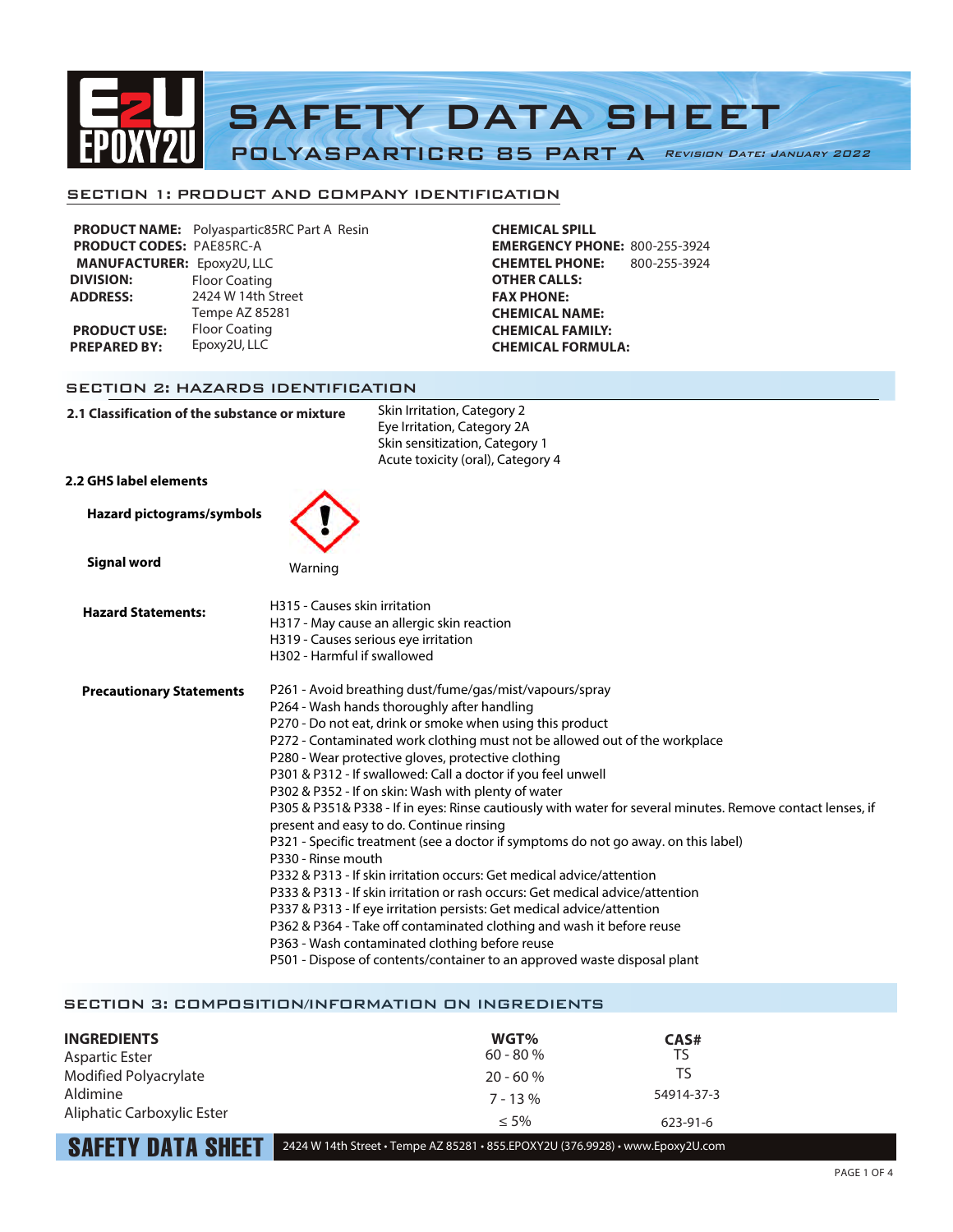

### SECTION 4: FIRST AID MEASURES

Irrigation of the eye immediately with water for fifteen minutes is a good safety practice. Contact will probably cause no more than irritation. Wash off n flowing water or shower. Wash clothing before reuse. Low in toxicity. No adverse effects anticipated by this route of exposure incidental to proper industrial handling. **INHALATION:** Remove to fresh air if effect occurs. Consult medical personnel. **INGESTION: SKIN: EYES: NOTES TO PHYSICIANS**: No specific antidote. Supportive care. Treatment based on judgment of the physician in response to reactions

#### of the patient.

# $G97HCB$ ):  $f = 9!$ ;  $\neq$  < HB; A 95GI F 9G

**Extinguishing media :** Suitable extinguishing media: foam, water spray, dry powder, carbon dioxide **Special hazards arising from the substance or mixture** Carbon oxides, Hydrogen chloride gas, Hydrogen fluoride **Advice for firefighters** Wear self-contained breathing apparatus for firefighting if necessary. **Further information** Use water spray to cool unopened containers.

### SECTION 6: ACCIDENTAL RELEASE MEASURES

**METHODS FOR** Absorb spillage to prevent material damage. Soak up spills with inert solids, such as clay or diatomaceous earth as soon as possible. Small quantities of liquid spill: take up in non-combustible absorbent material and shovel into container for disposal. **CLEANING UP :** 

### SECTION 7: HANDLING AND STORAGE

**HANDLING AND STORAGE:**  Avoid contact with skin and eyes. Avoid inhalation of vapour or mist. Keep away from sources of ignition - No smoking.conditions: Keep only in the original container in a cool, dry, well-ventilated place away from ignition sources, heat or flame. Protect from direct sunlight.

### SECTION 8: EXPOSURE CONTROLS/PERSONAL PROTECTION

- **VENTILATION:** Good room ventilation usually adequate for most operations
- **RESPIRATORY** None normally needed. **PROTECTION:**
- **EYE PROTECTION:** Use chemical goggles.
- **SKIN PROTECTION:** For brief contact, no precautions other than clean body-covering clothing should be needed. Use impervious gloves when prolonged or frequently repeated contact could occur.

#### SECTION 9: PHYSICAL AND CHEMICAL PROPERTIES

| <b>APPEARANCE:</b>     | Straw colored liquid. | <b>VAPOR PRESSURE (mmHq):</b> | approx. 20 mbar @ 58 $^{\circ}$ C |
|------------------------|-----------------------|-------------------------------|-----------------------------------|
| <b>ODOR:</b>           | Mild                  | VAPOR DENSITY (AIR = 1):      | 1.06 $q/cm^3$                     |
| <b>PHYSICAL STATE:</b> | Liauid                | SPECIFIC GRAVITY (H2O = 1):   | 1.09 - 1.16                       |
| <b>BOILING POINT:</b>  | >190 °C               | <b>EVAPORATION RATE:</b>      | No Data Available                 |

## SECTION 10: STABILITY AND REACTIVITY

**CONDITIONS TO AVOID (STABILITY):** See SDS section 7 - Stable under normal conditions of use and storage. **INCOMPATIBILITY (MATERIAL TO AVOID):** strong acids, strong bases, strong oxidizing agents, strong reducing agents **HAZARDOUS DECOMPOSITION OR BY-PRODUCTS:** By Fire and Thermal Decomposition: Carbon oxides, Nitrogen oxides (Nox), Amines, other aliphatic fragments which have not been determined. Ammonia gas may be liberated at high temperature **HAZARDOUS REACTIONS** : Hazardous polymerisation does not occur

SAFETY DATA SHEET 2424 W 14th Street • Tempe AZ 85281 • 855.EPOXY2U (376.9928) • www.Epoxy2U.com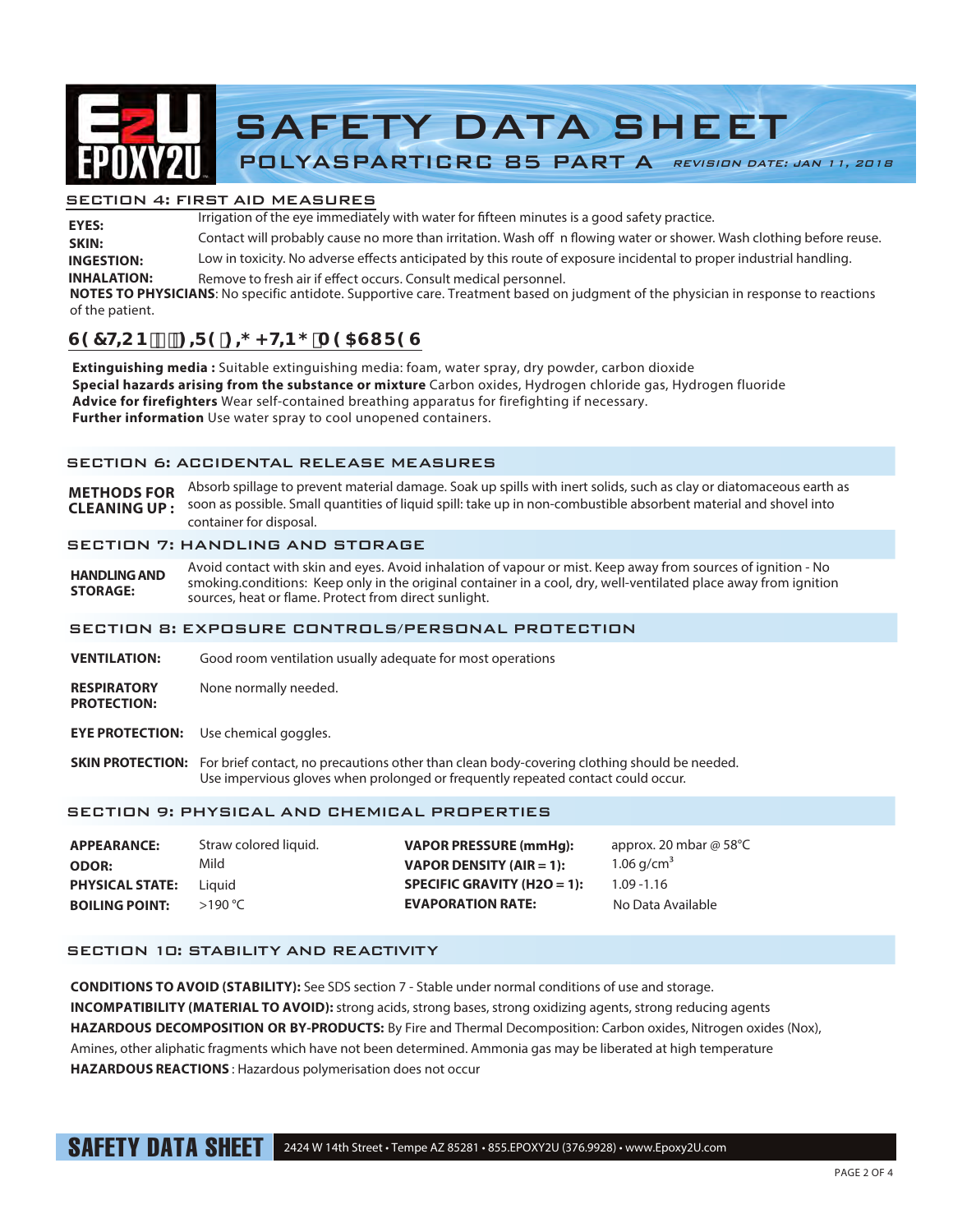

### SECTION 11: TOXICOLOGICAL INFORMATION

#### **11.0 TOXICOLOGICAL INFORMATION**

Acute toxicity May cause allergic skin reaction with symptoms of reddening, itching, swelling, and rash., May cause skin irritation with symptoms of reddening, itching and swelling., May cause eye irritation with symptoms of reddening, tearing, stining, and swelling Inhalation No applicable information available. Dermal No applicable information available. Assessment other acute effects No applicable information available. Irritation / corrosion Assessment of irritating effects: Eye contact causes irritation. Skin contact causes irritation. No applicable information available. Sensitization Assessment of sensitization: Sensitization after skin contact possible. **Chronic Toxicity/Effects** Repeated dose toxicity Assessment of repeated dose toxicity: No reliable data was available concerning repeated dose toxicity. Based on available Data, the classification criteria are not met. Genetic toxicity Assessment of mutagenicity: The chemical structure does not suggest a specific alert for such an effect. Based on available Data, the classification criteria are not met. Carcinogenicity Assessment of carcinogenicity: Based on the ingredients there is no suspicion of a carcinogenic effect in humans. Based on available Data, the classification criteria are not met. Reproductive toxicity Assessment of reproduction toxicity: The chemical structure does not suggest a specific alert for such an effect. Based on available Data,

### the classification criteria are not met.

### **Teratogenicity**

Assessment of teratogenicity: The chemical structure does not suggest a specific alert for such an effect. Based on available Data, the classification criteria are not met.

## Other Information

The product has not been tested. The statement has been derived from the properties of the individual components.

### **Symptoms of Exposure**

The most important known symptoms and effects are described in the labelling (see section 2) and/or in section 11.

#### SECTION 12: ECOLOGICAL INFORMATION

12.1 Ecotoxicity: No information available.

12.2 Persistence and degradability: Not readily biodegradable (by OECD criteria).

- 12.3 Bioaccumulative potential: Because of the product's consistency and low water solubility, bioavailability is improbable.
- 12.4 Mobility in soil: The substance will not evaporate into the atmosphere from the water surface.
- 12.5 Other adverse effects: Do not discharge product into the environment without control. The product has not been tested.N/A

### SECTION 13: DISPOSAL CONSIDERATIONS

#### **13.1 Disposal methods:**

Preferred method of disposal includes incineration under controlled conditions in accordance with all local and national laws and regulations. The generation of waste should be avoided or minimized wherever possible. Untreated material is not suitable for disposal. Waste, even small quantities, should never be poured down drains, sewers or watercourses. Waste must be disposed of in accordance with federal, state and local environmental control regulations. This material, when properly mixed and cured with its resin component at the proper mix ratio, may be safely land filled. Contaminated packaging: mpty containers can only be disposed of when the remaining product adhering to the container walls has been removed. Hazard warning labels should be removed from the container only after it has been properly emptied.

**SAFETY DATA SHEET** 2424 W 14th Street • Tempe AZ 85281 • 855.EPOXY2U (376.9928) • www.Epoxy2U.com